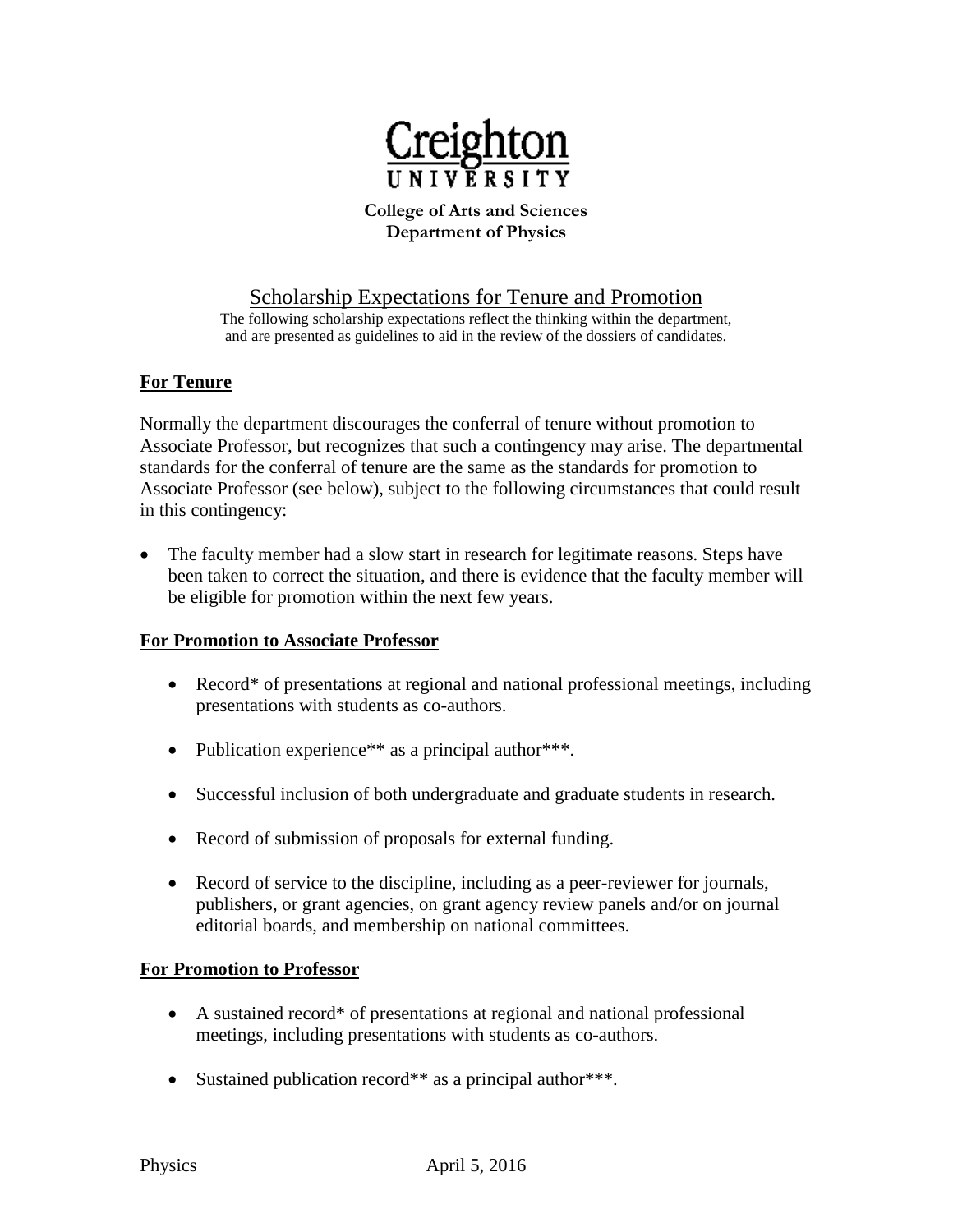- Successfully obtained external research funding.
- Consistent inclusion of undergraduate and graduate students in his/her scholarly activities.
- Consistent record of service to the discipline, including as a peer-reviewer for journals, publishers, or grant agencies, on grant agency review panels and/or on journal editorial boards, and membership on national committees.
- Evidence of working collaboratively to enhance research productivity of junior faculty.
- \* May be taken to mean an average of one paper per year, including an average of one paper every three years at the national level.
- \*\* Actual amount of publication expected will depend on factors such as the importance and extent of the work, and other professional demands placed on the faculty member's time.

\*\*\* May be taken to mean that the individual played a leading or substantial role in conceiving, analyzing, calculating or interpreting the subject matter of the publication.

## **Note**

Scholarship is stimulated and advanced by interaction among a community of scholars. It is expected, therefore, that the results of a faculty member's scholarly activity will be communicated through papers presented at professional meetings and eventually through publication. This encompasses all discipline-related work including new methods and improvements for physics teaching as well as research in the various specialties of physics.

The following are examples of scholarly activity of physics faculty, listed in the approximate order of decreasing weight. They are provided here as a guide for evaluating a candidate's scholarly activity.

- Receiving a national award in recognition of outstanding research or scholarship.
- Authoring a well-accepted text, monograph, or book in physics.
- Authoring an invited review article for a recognized physics journal.
- Presenting an invited presentation on an area of one's competence at a national professional meeting.
- Serving as a referee or an editor for a recognized, scholarly journal in physics or related area.
- Receiving a local or intramural award in recognition of outstanding research or scholarship.